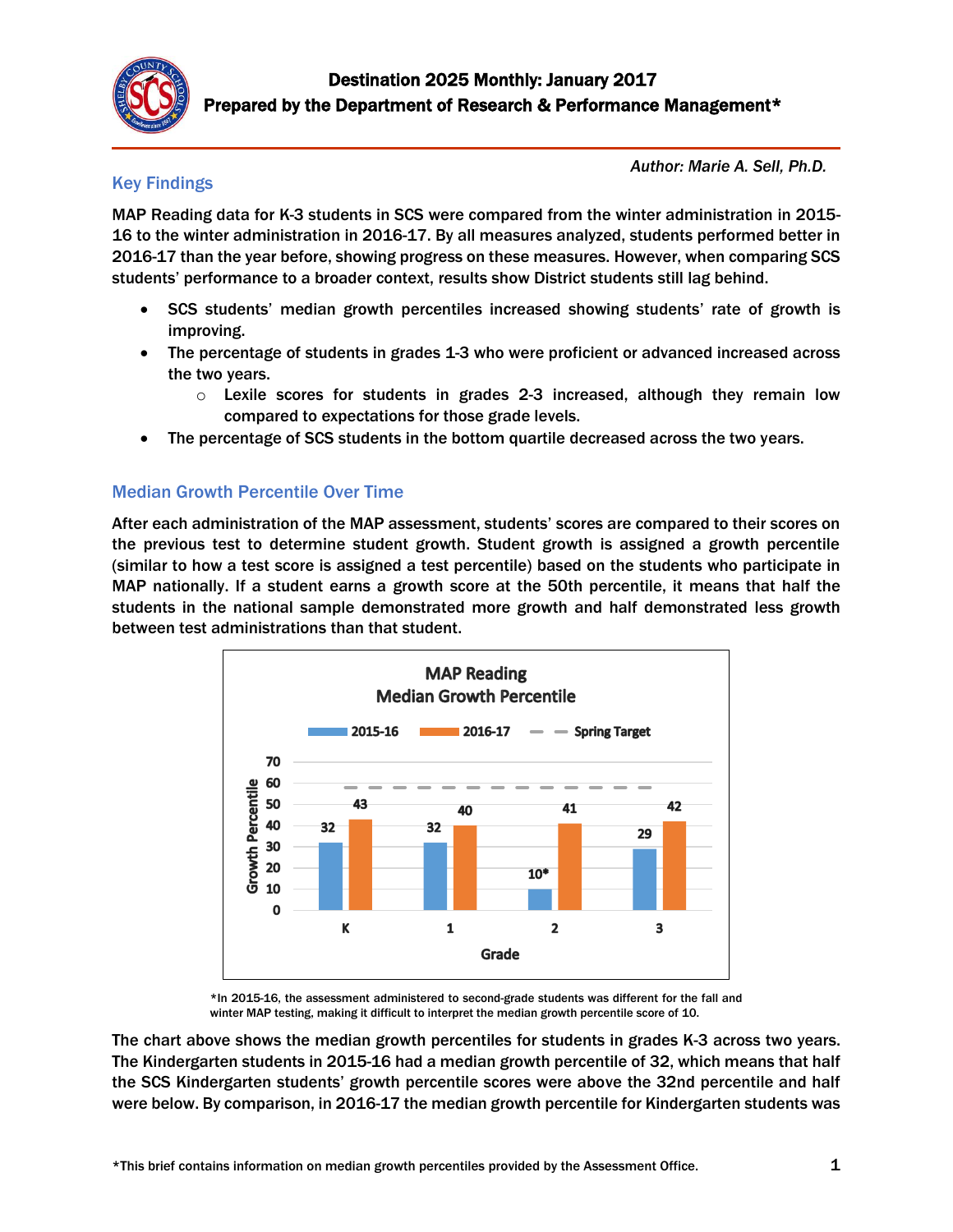

43. The increase shows upward movement for the District's Kindergarten students, however it is not to the level of the growth of the national sample. The same is true for SCS students in grades 1-3. Their rates of growth increased, but they still lag behind nationally. The spring goal for all schools in the District is to achieve a median growth percentile of at least 58.

On an individual school level, the following schools showed a median growth percentile increase of greater than 30.

| <b>School Name</b>            | <b>Amount of Increase</b> |
|-------------------------------|---------------------------|
| <b>Hamilton Elementary</b>    | 54                        |
| <b>Magnolia Elementary</b>    | 51                        |
| <b>Sharpe Elementary</b>      | 40                        |
| <b>Treadwell Elementary</b>   | 36                        |
| <b>Goodlett Elementary</b>    | 35                        |
| <b>Crump Elementary</b>       | 33                        |
| <b>Double Tree Elementary</b> | 31                        |

#### Proficiency Rates Increase

Proficiency rates for SCS students in grades 1-3 for MAP Reading from winter 2015-16 and winter 2016-17 are provided below. For all three grade levels, the percentage of students scoring proficient or advanced increased.



On an individual school level, the following schools increased proficient or advanced students by at least 20 points.

| <b>School Name</b>          | <b>Amount of Increase</b> |
|-----------------------------|---------------------------|
| <b>Ida B. Wells Academy</b> | 38.8                      |
| <b>Magnolia Elementary</b>  | 27.1                      |
| <b>Hamilton Elementary</b>  | 25.7                      |
| <b>Dunbar Elementary</b>    | 24.6                      |
| <b>Lucy Elementary</b>      | 23.2                      |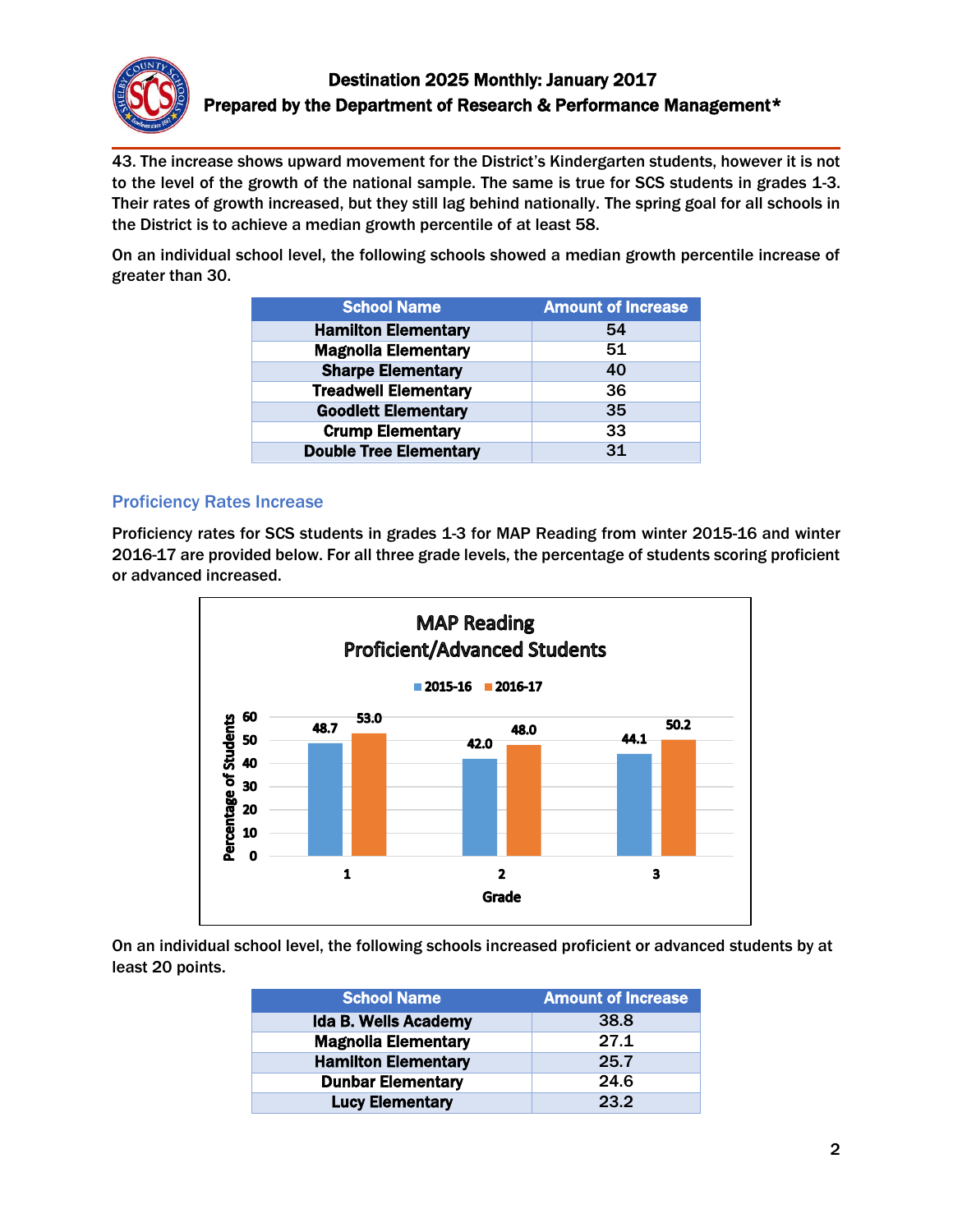

# Destination 2025 Monthly: January 2017 Prepared by the Department of Research & Performance Management\*

MAP proficiency levels are not yet aligned with TNReady results so it is difficult to interpret these proficiency rates. However, additional information on student reading levels can be gleaned from the Lexile scores for second- and third-grade students. A Lexile score is a measure of the level of the text complexity a student is reading. Lexile scores for SCS students in grades 2 and 3 are represented by the lines in the graph below. As can be seen, the Lexile score improved for both grade levels from last year's winter MAP administration to this year's. In addition to the mean Lexile scores for SCS students, the shaded boxes show the mid-range of Lexile scores for students in second and third grade based on a national sample of students. The mid-range is the interquartile range (between the 25th and 75th percentile) for students in each grade level. It is important to note that the Lexile Framework does not present the grade-level ranges as an indication of where students' Lexile scores "should be," but rather simply as a description of the Lexile scores of the typical readers in their sample. (More information about Lexile scores can be found at Lexile.com)

The interquartile range for second graders is between 230L and 580L and is represented by the blue rectangle in the chart below. The interquartile range for third graders is 360L and 720L and is depicted by the orange rectangle. As can be seen, the mean Lexile score for second-grade students in SCS this year is below the second-grade Lexile score range, and the third-grade mean Lexile score is just inside the third-grade range.



## Percentage of SCS Students in Bottom Quartile Decreases

A final analysis of MAP data to look at changes over time examined the percentage of SCS students who were in the bottom quartiles (below the 25<sup>th</sup> percentile) over the past two years. As with the comparisons discussed up to this point, there is movement in the right direction. There were decreases in all grade levels, ranging from almost a 3-point decrease for Kindergarten students to almost a 6-point decrease in second grade.